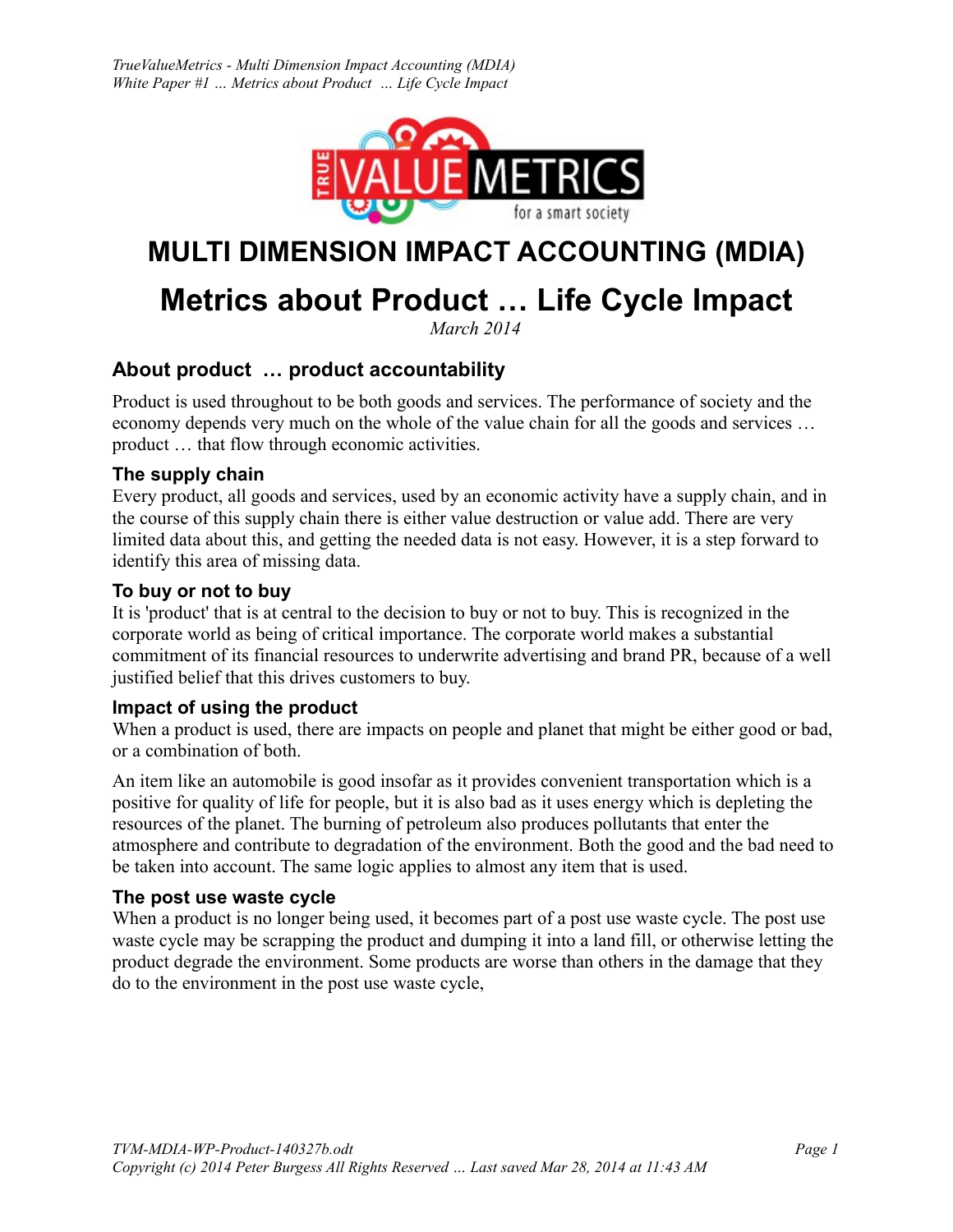# <span id="page-1-0"></span>**Aggregation for product through the life cycle**

The purpose of aggregating for a product is to influence the buy or not to buy decision. This is the time when a buyer's behavior is going to have the biggest impact on the performance of the economy

The money profit aggregation into product is well known by the organizations involved. This is the profit and loss of the supply chain, with optimization so that profit is maximized and the investment minimized.

Over the past 30 years technology has made logistics a very efficient part of the global economy, and this has made long supply chains possible in ways that were not possible a generation ago. But it has all been about profit and nothing about impact on people and planet.

However, the aggregation of impact on people and planet across the product life cycle is potentially a game changer. Ordinary people make buy or not to buy decisions based on price and perception of value. This conversation is dominated by business advertising and brand PR without much information about impact on people and planet along the supply chain and during use and in the post use waste chain.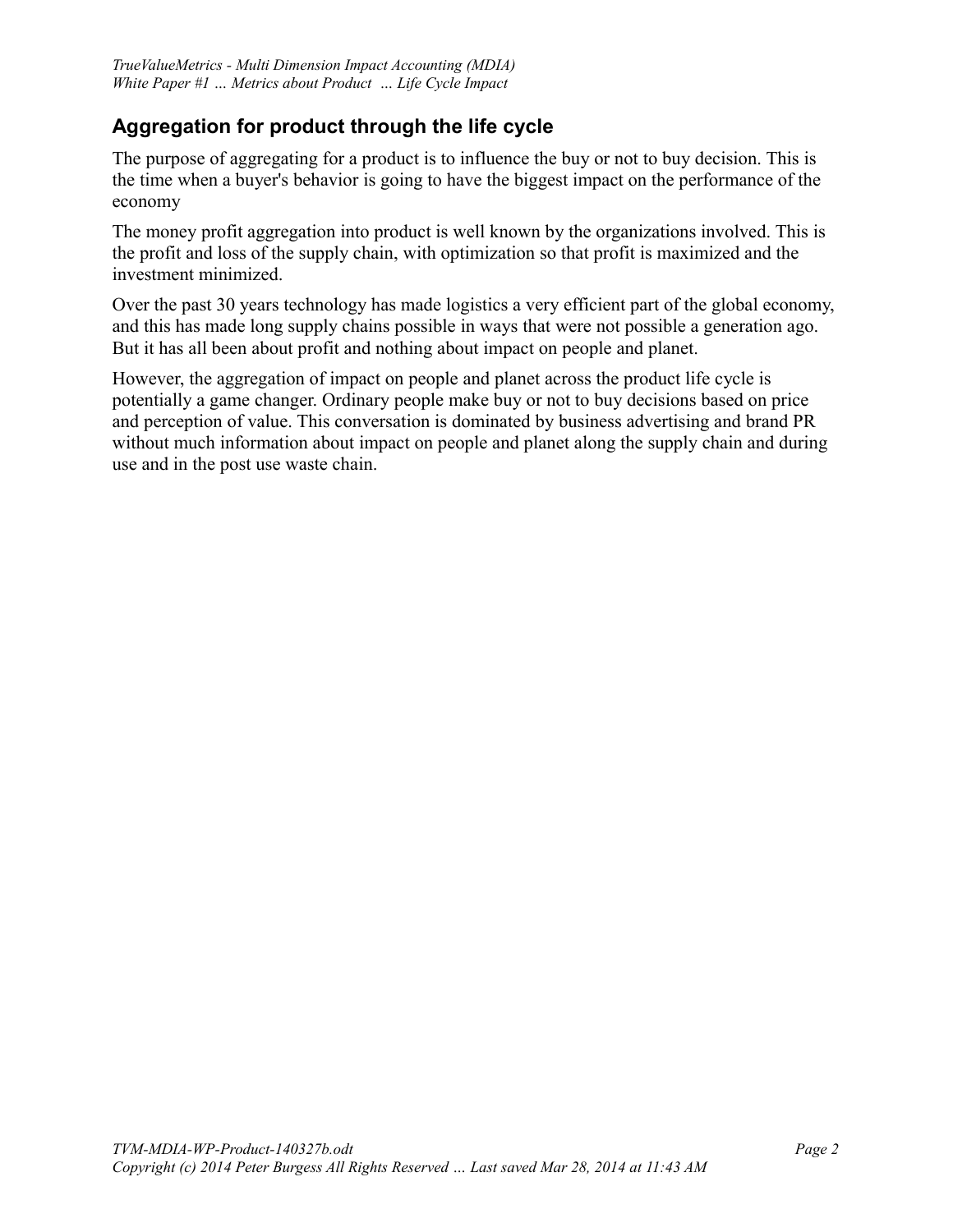# <span id="page-2-1"></span>**Product … Value Chain and Impact**

#### <span id="page-2-0"></span>**Product**

A product is the aggregation or summation of all the economic activities that have gone into the creation of the product. A product may become an input for an economic activity. A product's life cycle includes: (1) the supply chain; (2) its use; and, (3) its post use waste chain.

In a buy/sell transaction involving a product the price for the seller becomes the cost to the buyer. The price/cost is made up of various elements as shown in the tabulations later, and include a component of profit arising at each stage of the product's value chain.

Products … that is both goods and services … are the vehicle which delivers quality of life to people, to everyone. Quality of life and standard of living are very much connected to access and availability of products, of goods and services.

In money profit accounting, only a very small amount of information is used to connect profit performance of the organization with the revenue and cost behavior of products. When business impact on people and planet is analyzed in the corporate environment it is apparent that the impact of product is way broader and more important than the impact of any single organization in the supply chain.

The MDIA framework provides a rigorous construct for value chain and impact of product in society and the economy.

Conventional money profit accounting value chain analysis shows how a product moves from process to process adding cost all the time. In this accounting, each step also has a profit component that gets added in and becomes part of the product cost and price. The following are the money accounting elements:

- Cost brought forward;
- Additional materials;
- Materials;
- Energy;
- Labor;
- Use of machinery and equipment;
- Other expenses;
- Financial expenses;
- Knowledge expenses;
- Taxation:
- Pro-good expenditures;
- Profit; and
- Price/cost carried forward.

In the MDIA framework, there are not only the money accounting elements but also the value impact elements.

**Labor:** The labor dimension has both a cost dimension and a value dimension. While the labor payroll is a cost for the organization, the labor payroll is also a value to the employee, the employee's family and to the community where they live and spend their money.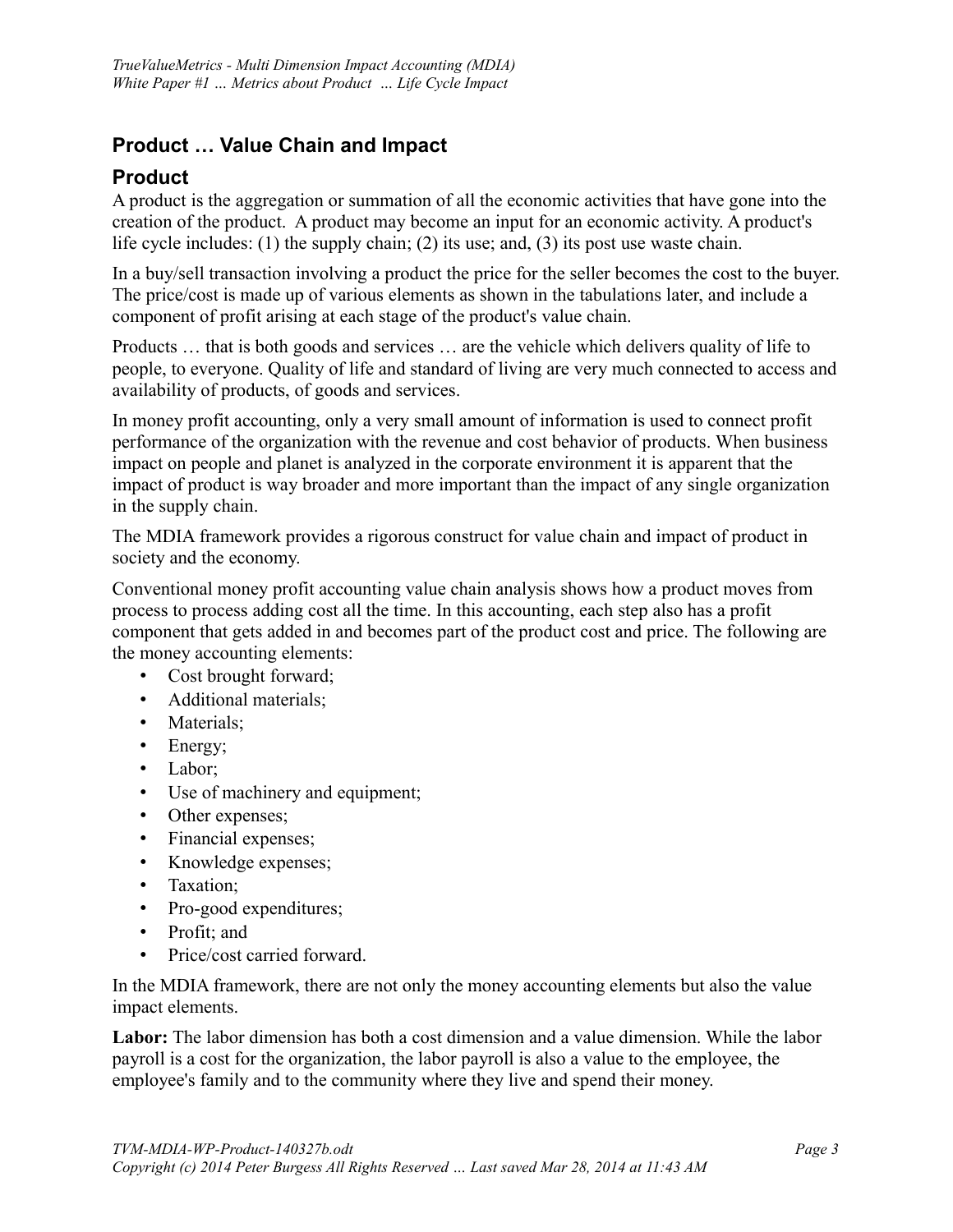**Materials:** The materials dimension is an aggregation of everything that has gone on before for all of the materials. Each material item has its own value chain with a complete set of trucost elements.

**Energy:** The energy dimension is similar to materials, with the supply chain for the energy having all of the trucost elements

**Natural environment - Resource Depletion:** The natural environment is effected by the depletion of natural resources. All products in the course of production, use and post use waste chain will usually impact resource depletion, though this may be significantly mitigated.

**Natural environment – Environmental Degradation:** The natural environment is effected by the degradation of the environment. All products in the course of production, use and post use waste chain have impact on environmental degradation.

**Built environment:** The built environment contributes to the processes that are used to manufacture goods and deliver services. All products in the course of production make use of the built environment and contribute to its deterioration.

**Enabling environment:** The enabling environment includes the effectiveness of government which is facilitated to some extent by the taxation that is levied during the product life cycle value chain.

**Knowledge environment:** In some cases there may be costs and value flows associated with knowledge.

In addition to the trucost of a product, there is also the truvalue of a product. The truvalue of a product is the value that an individual, family or other consumer gets from buying and using the product.

These are some examples:

- It may be possible to produce a life saving drug for just 10 cents a pill. Though the cost and price may be quite modest, the truvalue of the drug is closely connected to the value of life.
- The cost of the shoes may be quite modest (say \$50) but they are high fashion and the price is much higher (say \$500). If they are the only shoes a person is going to have, the value is going to be one thing (say\$200) while if these shoes are going to be just another pair in a collection of 500 pairs of shoes, the value will be something else (say \$20).

# <span id="page-3-1"></span>**Product … Value Chain and Impact**

Impact on people and their quality of life is related in some way to the access and use of product. Product is also a link between all the various economic activities of the supply chain, and the places where such economic activities are located.

# <span id="page-3-0"></span>**Product life cycle**

Every product has a unique life cycle which may be represented in a value chain analysis format. The life cycle value chain has three sections: (1) the supply chain; (2) use; and (3) the post use waste chain.

The product and the economic activity interact along all the life cycle value chain.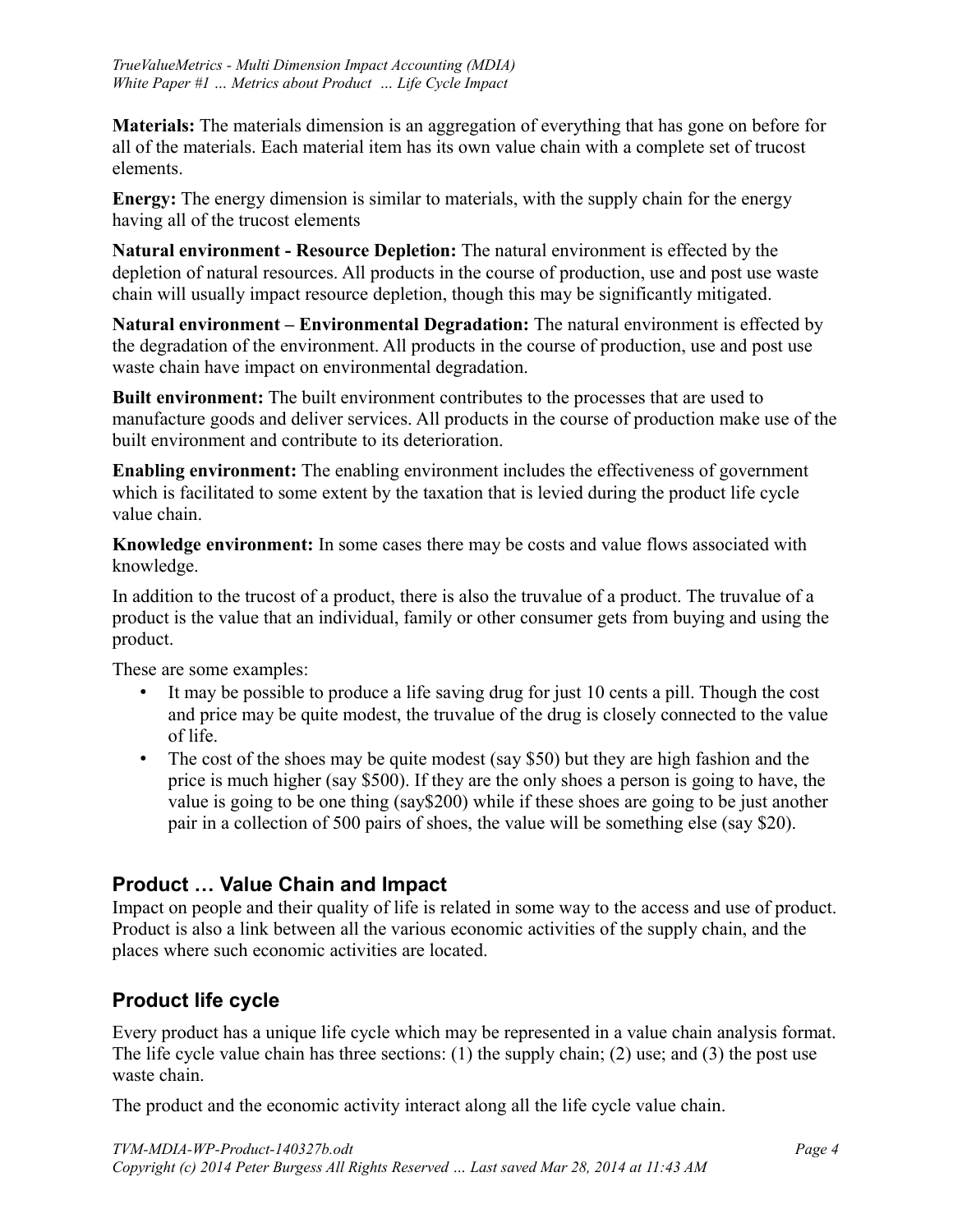#### <span id="page-4-3"></span>**Conventional money profit accounting**

It is possible to present the supply chain in a form along the following lines. In this there are a series of steps where the product passes through an economic activity and some additional costs are incurred while the cost/price of the product also augments. What is the price at the of one step becomes the cost at the beginning of the next step.

|                                     | Step 1 | Cum             | Step 2 | Cum             | Step 3          | Cum       |
|-------------------------------------|--------|-----------------|--------|-----------------|-----------------|-----------|
| PRICE/COST beginning                |        | 111             |        | 222             |                 | 333       |
| made up as follows:                 |        |                 |        |                 |                 |           |
| Purchase price beginning            |        |                 | 111    |                 | 222             |           |
| Material                            | mm     | <b>MM</b>       | mm     | <b>MM</b>       | mm              | <b>MM</b> |
| Energy                              | ee     | EE              | ee     | EE              | ee              | EE        |
| Labor (payroll)                     | pp     | LL              | pp     | LL              | pp              | LL        |
| Cost of process plant and equipment | aa     | AA              | aa     | AA              | aa              | AA        |
| Overhead                            | 00     | $00\,$          | 00     | 00              | 00              | $00\,$    |
| Financial                           | ff     | FF              | ff     | FF              | ff              | FF        |
| Taxation                            | tt     | <b>TT</b>       | tt     | <b>TT</b>       | tt              | <b>TT</b> |
| Pro good expenses                   | gg     | GG              | gg     | GG              | gg              | GG        |
| $Profit - surplus$                  | SS     | <b>SS</b>       | SS     | <b>SS</b>       | SS              | <b>SS</b> |
| <b>TOTAL</b>                        | sc1    | SC <sub>1</sub> | sc2    | SC <sub>2</sub> | sc <sub>3</sub> | SC3       |
| PRICE/COST end                      | 111    | 111             | 222    | 222             | 333             | 333       |

#### <span id="page-4-2"></span>**Supply Chain for Product**

Note that there is a profit or surplus arising at each step. What this means is that 'profit' becomes integrated into the cost of the product during the supply chain.

In this analysis there are accounts for all the expenses elements. The purchase of product from the prior step, other materials needed, energy, and labor. There is a cost associated with using process planet and equipment, and then there is overhead, financial costs, taxation and pro-good expenses. These are all separated out because they all have different impact behaviors.

#### <span id="page-4-1"></span>**Price and profit**

<span id="page-4-0"></span>

| <b>Price and Profit in the Supply Chain</b> |  |  |  |  |  |
|---------------------------------------------|--|--|--|--|--|
|---------------------------------------------|--|--|--|--|--|

|                                     | Step 1 | Cum       | Step 2 | Cum       | Step 3 | Cum       |
|-------------------------------------|--------|-----------|--------|-----------|--------|-----------|
| PRICE/COST beginning                |        | 111       |        | 222       |        | 333       |
| made up as follows:                 |        |           |        |           |        |           |
| Purchase price beginning            |        |           | 111    |           | 222    |           |
| Material                            | mm     | <b>MM</b> | mm     | <b>MM</b> | mm     | MM        |
| Energy                              | ee     | EE        | ee     | EE        | ee     | EE        |
| Labor (payroll)                     | pp     | LL        | pp     | LL        | pp     | LL        |
| Cost of process plant and equipment | aa     | AA        | aa     | AA        | aa     | AA        |
| Overhead                            | 00     | $00\,$    | 00     | 00        | 00     | $00\,$    |
| Financial                           | ff     | FF        | ff     | FF        | ff     | FF        |
| Taxation                            | tt     | <b>TT</b> | tt     | <b>TT</b> | tt     | <b>TT</b> |
| Pro good expenses                   | gg     | GG        | gg     | GG        | gg     | GG        |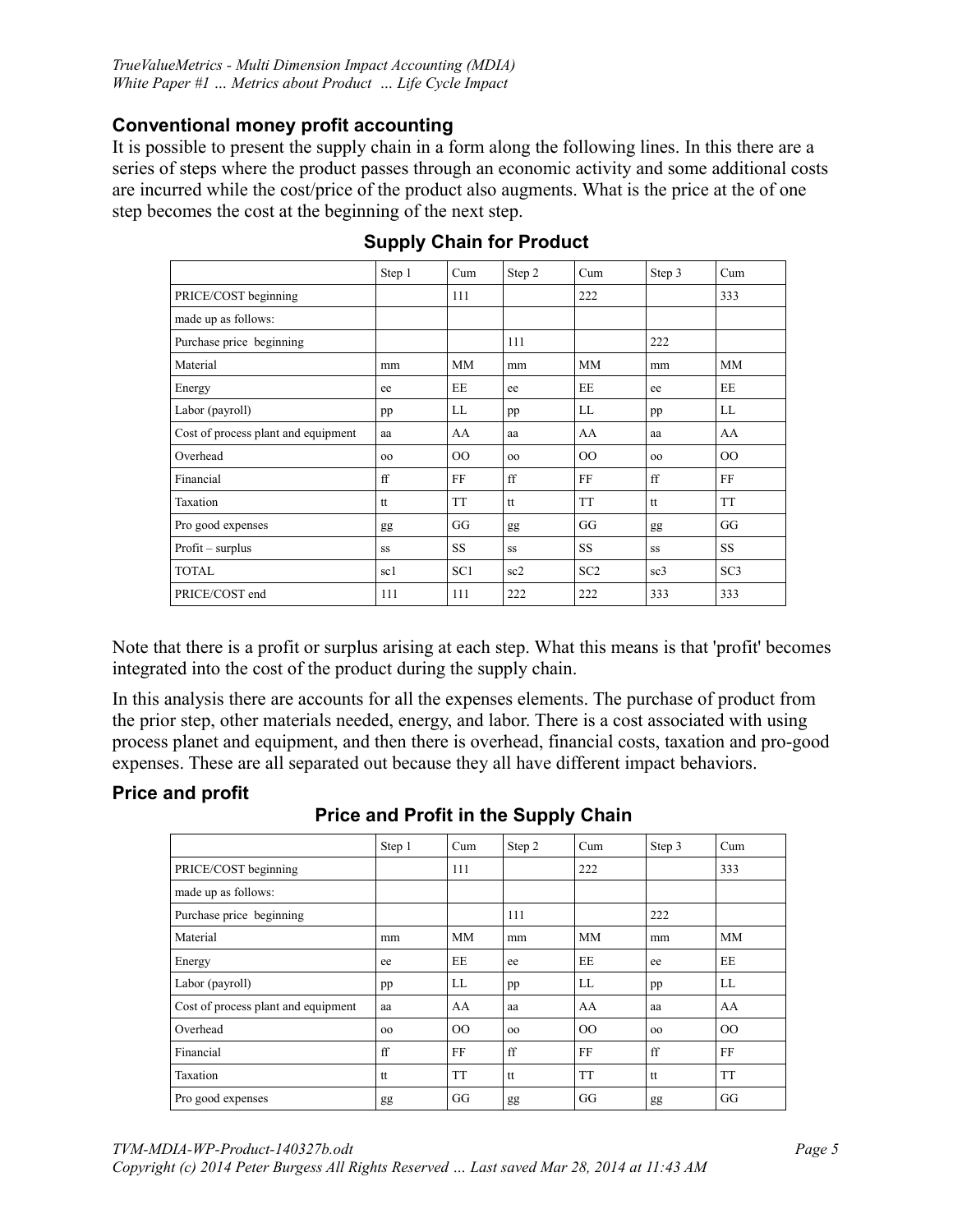*TrueValueMetrics - Multi Dimension Impact Accounting (MDIA) White Paper #1 … Metrics about Product … Life Cycle Impact* 

| $Profit - surplus$ | SS   | SS              | SS         | <b>SS</b>                                       | SS              | SS              |
|--------------------|------|-----------------|------------|-------------------------------------------------|-----------------|-----------------|
| <b>TOTAL</b>       | sc l | SC <sub>1</sub> | sc2        | $\mathbb{C} \cap \mathbb{C}$<br>5C <sub>2</sub> | SC <sub>3</sub> | SC <sub>3</sub> |
| PRICE/COST end     | 111  |                 | າາາ<br>∠∠∠ | 22<br>22 P                                      | 333             | 333             |

#### <span id="page-5-1"></span>**Material, Energy and Other**

|                                            | Material    | Material            | Energy | Energy      | Other        | Other       | Sub   |  |
|--------------------------------------------|-------------|---------------------|--------|-------------|--------------|-------------|-------|--|
|                                            | A           | B                   | A      | B           | $\mathbf{P}$ | $\mathbf Q$ | Total |  |
| PRICE/COST beginning                       |             |                     |        |             |              |             |       |  |
| made up as follows:                        |             |                     |        |             |              |             |       |  |
| Purchase price beginning                   |             |                     |        |             |              |             |       |  |
| Material                                   | mm          | mm                  | mm     | mm          | mm           | mm          |       |  |
| Energy                                     | ee          | ee                  | ee     | ee          | ee           | ee          |       |  |
| Labor (payroll)                            | pp          | pp                  | pp     | pp          | pp           | pp          |       |  |
| Cost of process plant and<br>equipment     | aa          | aa                  | aa     | aa          | aa           | aa          |       |  |
| Overhead                                   | 00          | 00                  | 00     | 00          | 00           | 00          |       |  |
| Financial                                  | $_{\rm ff}$ | $\operatorname{ff}$ | ff     | $_{\rm ff}$ | $_{\rm ff}$  | $_{\rm ff}$ |       |  |
| Taxation                                   | tt          | tt                  | tt     | tt          | tt           | tt          |       |  |
| Pro good expenses                          | gg          | gg                  | gg     | gg          | gg           | gg          |       |  |
| Profit - surplus                           | SS          | SS                  | SS     | SS          | SS           | SS          |       |  |
| <b>TOTAL</b>                               | sc1         | sc1                 | sc2    | sc1         | sc3          | sc1         |       |  |
| PRICE/COST end                             | 111         | 111                 | 222    | 111         | 333          | 111         |       |  |
|                                            |             |                     |        |             |              |             |       |  |
| <b>PEOPLE</b><br><b>IMPACT</b>             |             |                     |        |             |              |             |       |  |
|                                            |             |                     |        |             |              |             |       |  |
| <b>RESOURCE</b><br><b>DEPLETION</b>        |             |                     |        |             |              |             |       |  |
|                                            |             |                     |        |             |              |             |       |  |
| <b>ENVIRONMENTAL</b><br><b>DEGRADATION</b> |             |                     |        |             |              |             |       |  |
|                                            |             |                     |        |             |              |             |       |  |
| <b>BUILT</b><br><b>ENVIRONMENT</b>         |             |                     |        |             |              |             |       |  |
|                                            |             |                     |        |             |              |             |       |  |
| <b>ENABLING</b><br><b>ENVIRONMENT</b>      |             |                     |        |             |              |             |       |  |
|                                            |             |                     |        |             |              |             |       |  |
| <b>KNOWLEDGE</b>                           |             |                     |        |             |              |             |       |  |

# <span id="page-5-0"></span>**Material A,B, Energy X,Y, Other P,Q, for each step**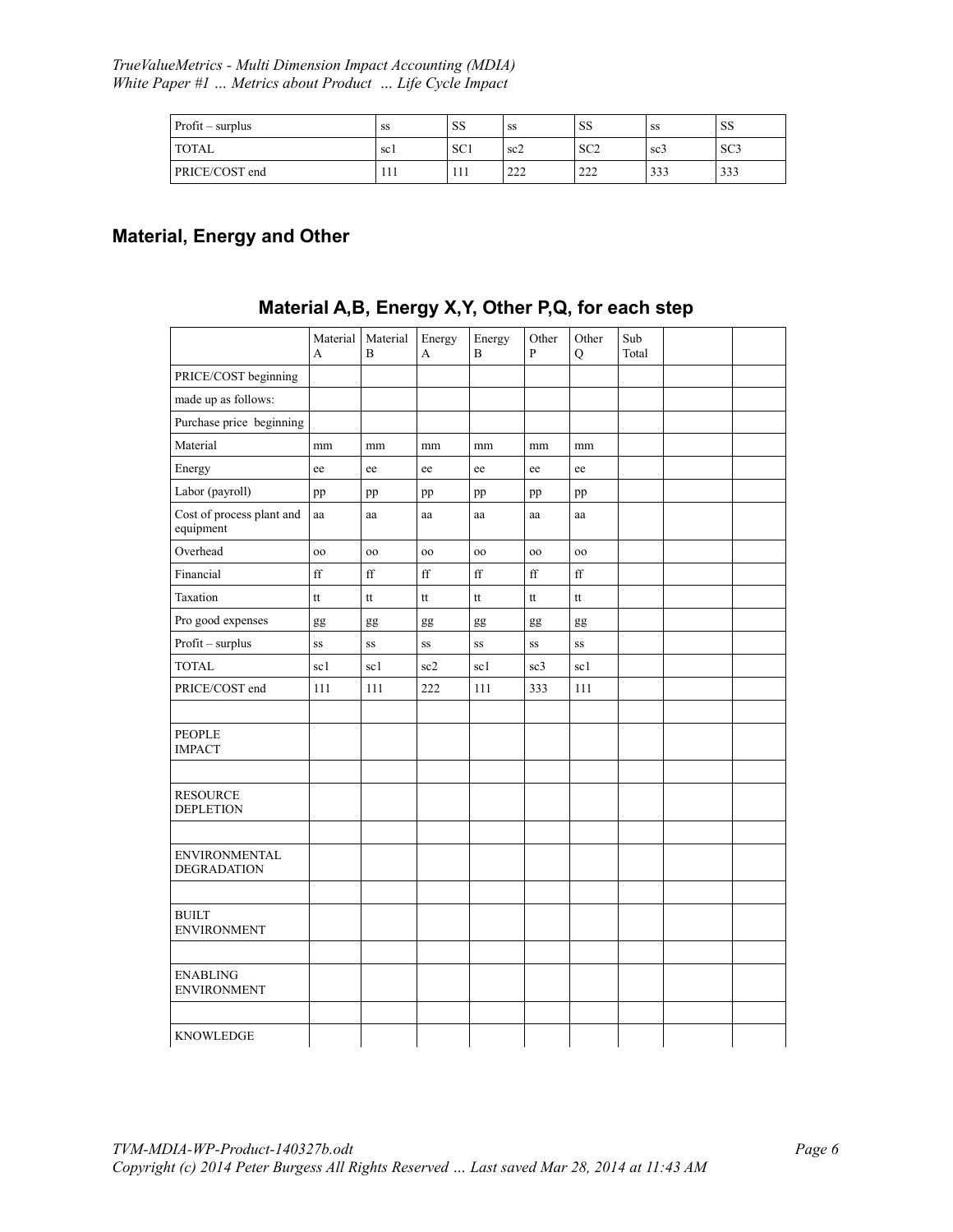|               | Step 1     | Cum     | Step 2  | Cum     | Step 3  | Cum     |
|---------------|------------|---------|---------|---------|---------|---------|
| People impact |            |         | $+PP1$  |         | $+PP2$  |         |
| on employee   | +ppe       | $+$ PPE | +ppe    | $+$ PPE | +ppe    | $+$ PPE |
| on family     | +ppf       | $+$ PPF | +ppf    | $+$ PPF | $+$ ppf | $+$ PPF |
| on community  | +ppc       | $+PPC$  | $+$ ppc | $+$ PPC | $+$ ppc | $+PPC$  |
| <b>TOTAL</b>  | $+pp1$     | $+PP1$  | $+pp2$  | $+PP2$  | $+pp3$  | $+PP3$  |
|               |            |         |         |         |         |         |
| People impact |            |         | $+PP1$  |         | $+PP2$  |         |
| on employee   | +ppe       | $+$ PPE | +ppe    | $+$ PPE | +ppe    | $+$ PPE |
| on family     | $+$ ppf    | $+$ PPF | $+$ ppf | $+$ PPF | $+$ ppf | $+$ PPF |
| on community  | +ppc       | $+PPC$  | $+$ ppc | $+PPC$  | $+$ ppc | $+PPC$  |
| <b>TOTAL</b>  | $+$ pp $1$ | $+PP1$  | $+pp2$  | $+PP2$  | $+pp3$  | $+PP3$  |
|               |            |         |         |         |         |         |
| People impact |            |         | $+PP1$  |         | $+PP2$  |         |
| on employee   | +ppe       | $+$ PPE | +ppe    | $+$ PPE | +ppe    | $+$ PPE |
| on family     | +ppf       | $+$ PPF | +ppf    | $+$ PPF | $+$ ppf | $+$ PPF |
| on community  | $+$ ppc    | $+PPC$  | $+$ ppc | $+$ PPC | +ppc    | $+PPC$  |
| <b>TOTAL</b>  | $+$ pp $1$ | $+PP1$  | $+pp2$  | $+PP2$  | $+pp3$  | $+PP3$  |
| And           |            |         |         |         |         |         |

## <span id="page-6-5"></span>**People Impact**

# <span id="page-6-4"></span>**People Impact through the Value Chain**

### <span id="page-6-3"></span>**Resource depletion**

| Resource depletion   |     |            | RD1 |            | RD <sub>2</sub> |            |
|----------------------|-----|------------|-----|------------|-----------------|------------|
| Minerals depletion   | rmd | <b>RMD</b> | rmd | <b>RMD</b> | rmd             | <b>RMD</b> |
| Energy depletion     | red | <b>RED</b> | red | <b>RED</b> | red             | <b>RED</b> |
| Resource use (water) | ruw | <b>RUW</b> | ruw | <b>RUW</b> | ruw             | <b>RUW</b> |
| Resource use (land)  | rul | <b>RUL</b> | rul | <b>RUL</b> | rul             | <b>RUL</b> |
| <b>TOTAL</b>         | rdl | RD1        | rd2 | RD2        | rd3             | RD3        |

#### <span id="page-6-2"></span>**Resource Depletion through the Value Chain**

# <span id="page-6-1"></span>**Environmental degradation**

#### <span id="page-6-0"></span>**Environmental Degradation through the Value Chain**

| Environment degradation |     |            | ED1 |            | ED2 |            |
|-------------------------|-----|------------|-----|------------|-----|------------|
| Solid waste             | esw | <b>ESW</b> | esw | <b>ESW</b> | esw | <b>ESW</b> |
| Freshwater pollution    | etw | <b>EFW</b> | efw | <b>EFW</b> | efw | <b>EFW</b> |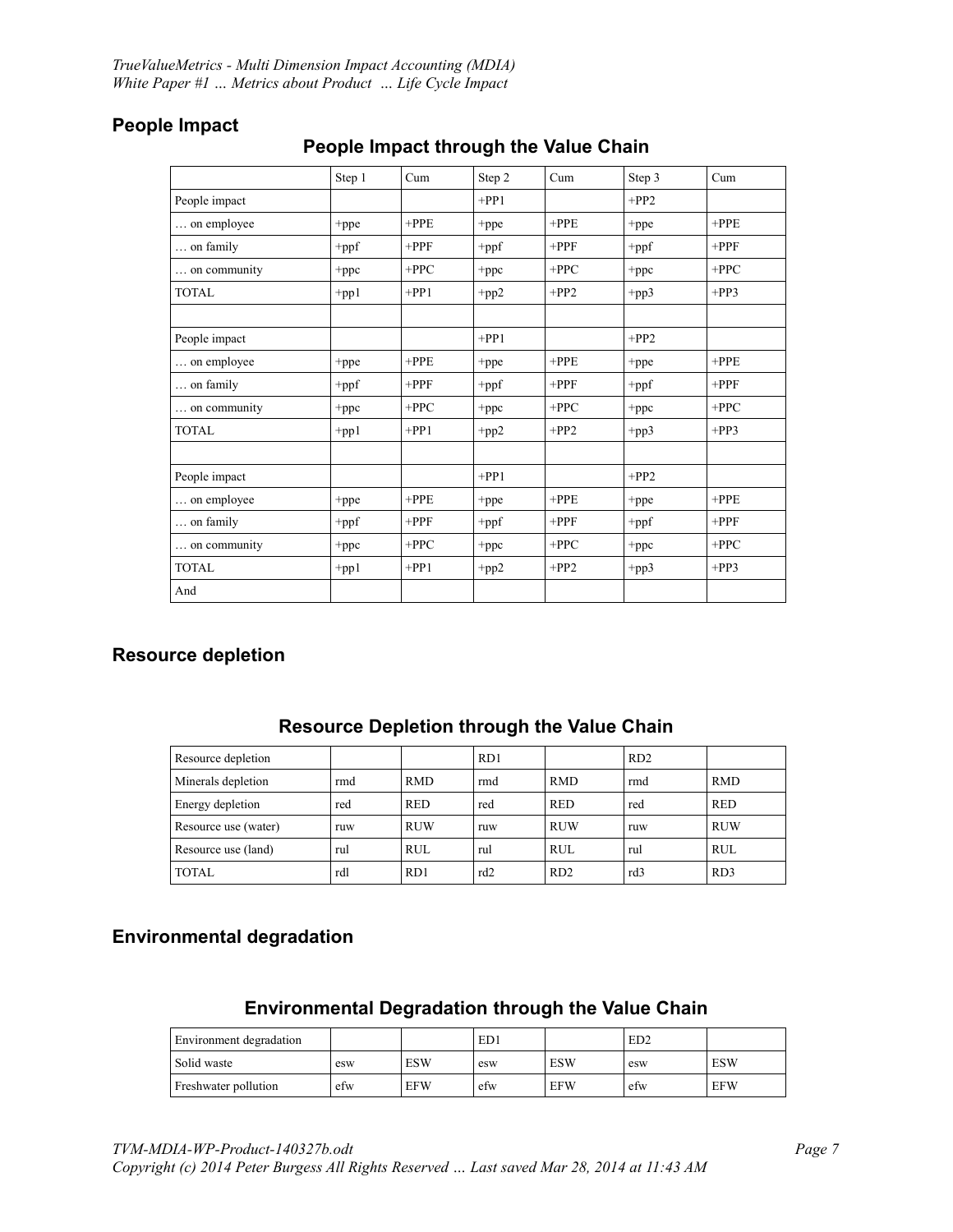#### *TrueValueMetrics - Multi Dimension Impact Accounting (MDIA) White Paper #1 … Metrics about Product … Life Cycle Impact*

| Ocean pollution       | eow | <b>EOW</b>      | eow             | <b>EOW</b>      | eow             | <b>EOW</b> |
|-----------------------|-----|-----------------|-----------------|-----------------|-----------------|------------|
| Air pollution (GHG)   | eag | EAG             | eag             | EAG             | eag             | EAG        |
| Air pollution $(N2O)$ | ean | EAN             | ean             | EAN             | ean             | EAN        |
| Food chain pollution  | efc | <b>EFC</b>      | efc             | <b>EFC</b>      | efc             | <b>EFC</b> |
| Biodiversity loss     | ebd | <b>EBD</b>      | ebd             | <b>EBD</b>      | ebd             | <b>EBD</b> |
| <b>TOTAL</b>          | ed1 | ED <sub>1</sub> | ed <sub>2</sub> | ED <sub>2</sub> | ed <sub>3</sub> | ED3        |

# <span id="page-7-2"></span>**Built environment**

# <span id="page-7-1"></span>**Enabling environment**

### <span id="page-7-0"></span>**Knowledge**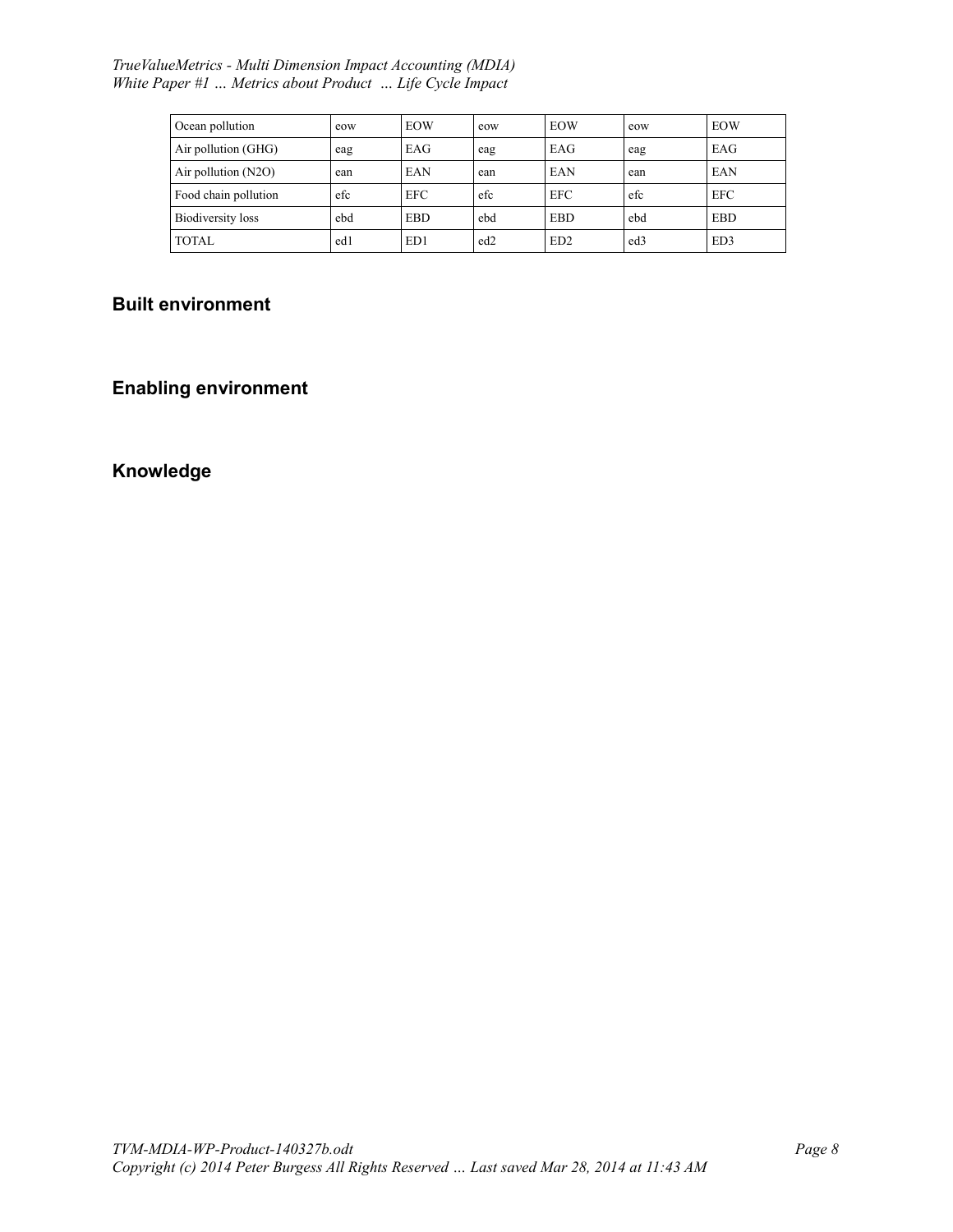#### <span id="page-8-2"></span>**To buy or not to buy, that is the question?**

The 'to buy or not to buy' decision is based on the price for the product and the underlying trucost of the supply chain, the trucost of use and the trucost of the post use waste chain.

Use has a trucost, but use also has a truvalue that must be quantified.

The decision to buy or not to buy should be based on the surplus of truvalue over the aggregate of trucost. This information must be available easily when the buy or not to buy decision is being made.

# <span id="page-8-1"></span>**Life cycle analysis for a product**

|                                            | Supply<br>chain | Use        | Post use<br>waste chain | <b>TOTAL</b>           |
|--------------------------------------------|-----------------|------------|-------------------------|------------------------|
| <b>PRICE</b>                               |                 |            |                         | PPP                    |
| Purpose of the product<br>value quantified |                 |            |                         |                        |
| Value Surplus                              |                 |            |                         |                        |
|                                            |                 |            |                         |                        |
| <b>Trucost of Product</b>                  |                 |            |                         |                        |
| Material                                   | mm              | mm         | mm                      | <b>MM</b>              |
| Energy                                     | ee              | ee         | ee                      | EE                     |
| Labor (payroll)                            | pp              | pp         | pp                      | $\mathbf{L}\mathbf{L}$ |
| Assets employed                            | aa              | aa         | aa                      | AA                     |
| Overhead                                   | <sub>00</sub>   | 00         | <sub>00</sub>           | O <sub>O</sub>         |
| Financial                                  | ff              | ff         | $_{\rm ff}$             | FF                     |
| Taxation                                   | tt              | tt         | tt                      | <b>TT</b>              |
| Pro good expenses                          | gg              | gg         | gg                      | GG                     |
| $Profit - surplus$                         | SS              | SS         | SS                      | <b>SS</b>              |
| <b>TOTAL</b>                               | sc1             | sc1        | sc2                     | SC <sub>2</sub>        |
| Transfer price                             | 111             | 111        | 222                     | 222                    |
| And                                        |                 |            |                         |                        |
| People impact                              |                 |            | $+PP1$                  |                        |
| on employee                                | +ppe            | +ppe       | +ppe                    | $+$ PPE                |
| on family                                  | $+$ ppf         | $+$ ppf    | $+$ ppf                 | $+$ PPF                |
| on community                               | +ppc            | +ppc       | +ppc                    | $+$ PPC                |
| <b>TOTAL</b>                               | $+pp1$          | $+$ pp $1$ | $+pp2$                  | $+PP2$                 |
| And                                        |                 |            |                         |                        |
| Resource depletion                         |                 |            | RD1                     |                        |
| Minerals depletion                         | rmd             | rmd        | rmd                     | <b>RMD</b>             |
| Energy depletion                           | red             | red        | red                     | <b>RED</b>             |

<span id="page-8-0"></span>**Value Analysis for a Product**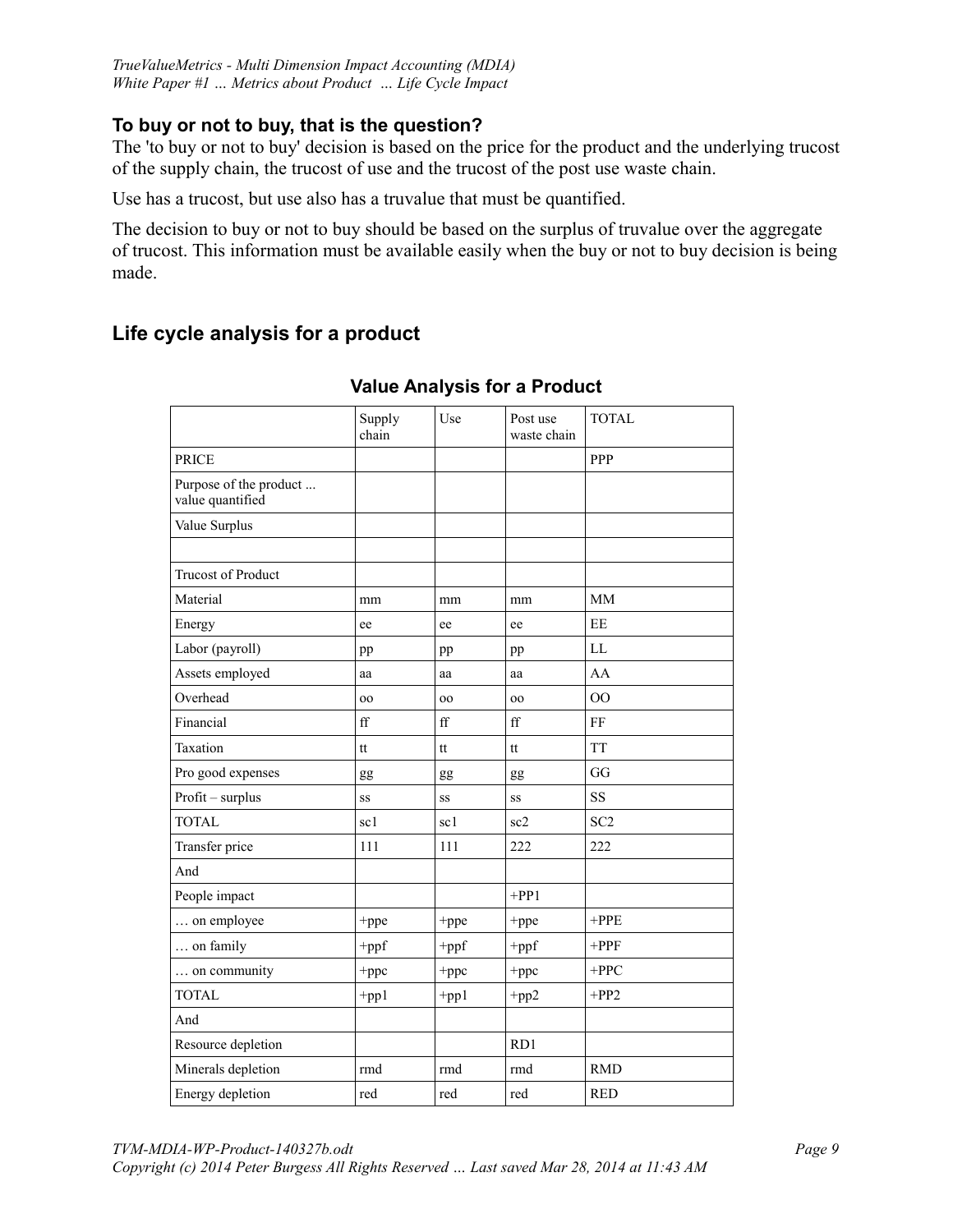| Resource use (water)     | ruw | ruw | ruw             | <b>RUW</b>                       |  |
|--------------------------|-----|-----|-----------------|----------------------------------|--|
| Resource use (land)      | rul | rul | rul             | $\mathbf{R}\mathbf{U}\mathbf{L}$ |  |
| <b>TOTAL</b>             | rdl | rdl | rd <sub>2</sub> | RD <sub>2</sub>                  |  |
| And                      |     |     |                 |                                  |  |
| Environment degradation  |     |     | ED1             |                                  |  |
| Solid waste              | esw | esw | esw             | <b>ESW</b>                       |  |
| Freshwater pollution     | efw | efw | efw             | <b>EFW</b>                       |  |
| Ocean pollution          | eow | eow | eow             | <b>EOW</b>                       |  |
| Air pollution (GHG)      | eag | eag | eag             | EAG                              |  |
| Air pollution (N2O)      | ean | ean | ean             | EAN                              |  |
| Food chain pollution     | efc | efc | efc             | <b>EFC</b>                       |  |
| <b>Biodiversity</b> loss | ebd | ebd | ebd             | ${\rm EBD}$                      |  |
| <b>TOTAL</b>             | ed1 | ed1 | ed <sub>2</sub> | ED <sub>2</sub>                  |  |
|                          |     |     |                 |                                  |  |
| Built environment        |     |     |                 |                                  |  |
|                          |     |     |                 |                                  |  |
|                          |     |     |                 |                                  |  |
| Enabling environment     |     |     |                 |                                  |  |
|                          |     |     |                 |                                  |  |
|                          |     |     |                 |                                  |  |
| Community (Place)        |     |     |                 |                                  |  |
|                          |     |     |                 |                                  |  |
|                          |     |     |                 |                                  |  |
| Government               |     |     |                 |                                  |  |
|                          |     |     |                 |                                  |  |
|                          |     |     |                 |                                  |  |
|                          |     |     |                 |                                  |  |

#### *TrueValueMetrics - Multi Dimension Impact Accounting (MDIA) White Paper #1 … Metrics about Product … Life Cycle Impact*